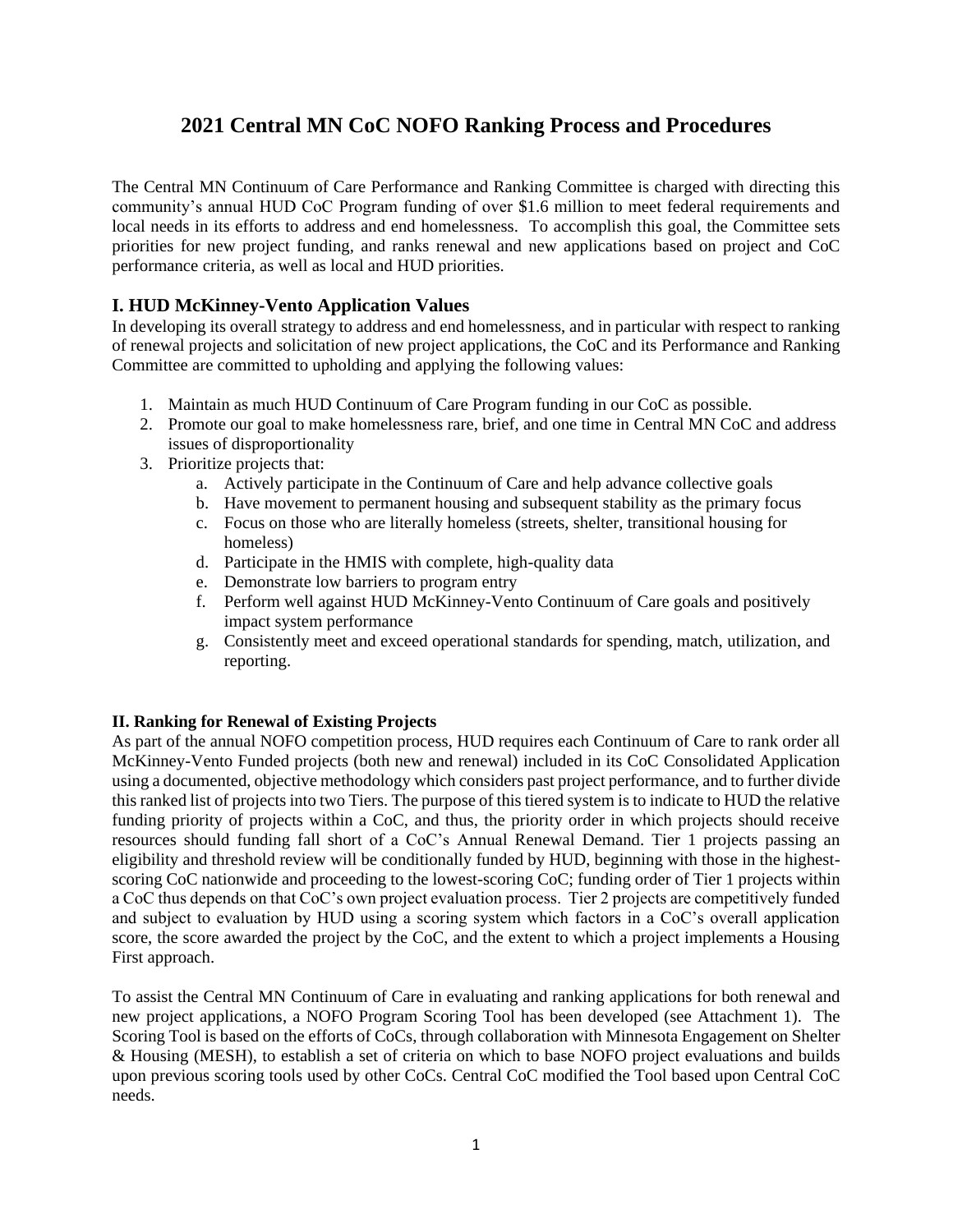#### A. Scoring Tool Description

The Scoring Tool evaluates renewal projects along three general performance dimensions – HUD/Local Priorities, Grant Administrative Performance, and Performance Measures – each of which includes multiple component measures. There are also sections which will score Criteria Specific to Serving Youth, Family & Children and Criteria Specific to Domestic Violence. For 2021, Equity - New Measures, which has a number of new scoring criteria, which will not be scored this year, but data will be collected and will be considered during the project ranking process. The only specific criteria scored in this section this year is Equal Access. Each performance measure is in turn based on one or more defined data elements drawn from a specific data source, including individual project applications, annual progress reports (APRs), HMIS, and HUD reports. For each individual measure, the Scoring Tool also defines three ranges of performance – Most Desirable, Desirable, and Least Desirable – and identifies for each a number of points awarded to programs whose outcomes fall within that range.

The intent is for each individual measure within the tool to be an objective metric with a defined method of calculation, and which corresponds to one or more data elements from specific reports. This approach reduces variability in assessment between reviewers, as independent reviewers (including projects engaging in self-assessment) using the same, defined data sources should thus be able to reliably arrive at the same value, and the same point score, for a project on any given measure. The overall score of a project is the sum of the points it receives in each of the component performance measures across the four general performance dimensions.

#### *HUD/Local Priorities*

The Scoring Tool's first dimension captures characteristics of a project's participation in HUD/Local Priorities, and consists of four component measures:

- Chronic Homeless (PSH only) what percentage of CoC funded units are designated to serve chronically homeless individuals (aligns with HUD NOFO Policy Priorities)
- Veterans what percentage of CoC funded units or services are for veterans (aligns with local priorities)
- Housing First the extent to which projects adopt a Housing First approach (aligns with HUD NOFO Policy Priorities)
- Unmet Need: Geographic Area the extent to which a projects location and household type align with local Coc priorities

#### *Grant Administrative Performance*

Grant Administrative Performance, the second of the Scoring Tool's three general dimensions, is comprised of five components:

- Bed Utilization the extent to which a project's beds inventory is occupied over the course of a given year
- Funding Management: Unspent Funds the percentage of a project's previous grant which was spent
- Funding Management: Drawdowns the frequency with which a project draws down its funds
- CoC Participation the extent to which a project participates in the local CoCs Full Membership meetings
- HMIS Data Quality the percentage of missing data elements within the project's HMIS client records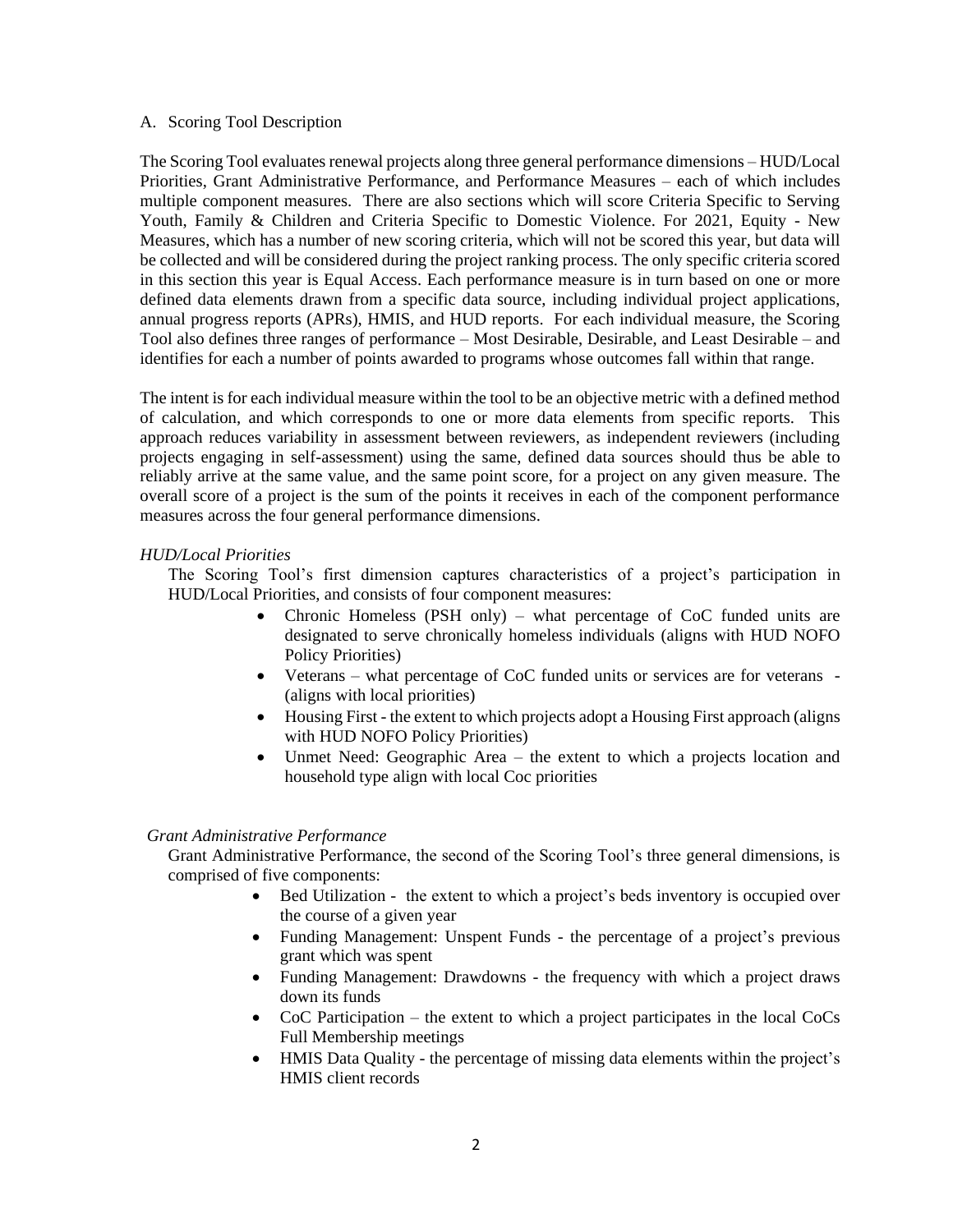#### *Performance Measures*

The Scoring Tool's third dimension, Performance Measures, contains seven components. This dimension also differs from the other two in that, depending on project type, renewals may not be scored on all seven components. The components within Performance Measures that apply to all programs include:

- Returns to Homelessness (12 months) What percentage of clients returned to homelessness within 12 months of exit to permanent housing (aligns with HUD System Performance Measures 2a and 2b)
- Increase Overall Income the percent of clients who increased income from all sources, including employment, when compared to total income at project entry (aligns with HUD System Performance Measures 4.1- 4.6)

The other five components of the Performance Measures apply to PSH, Rapid Rehousing (RRH) or Transitional Housing (TH) projects and have variable criteria based on the type of program:

- Earned Income the percent of eligible adults whose income from employment was increased relative to employment income at admission (aligns with HUD System Performance Measures 4.1-4.6)
- Maintain or Increase Earned Income the percent of eligible adults whose income from employment was maintained or increased relative to employment income at admission (aligns with HUD System Performance Measures 4.1-4.6)
- Maintain or Increase Non-Employment Income the percent of eligible adults whose income from sources other than employment was maintained or increased relative to unearned income at admission (aligns with HUD System Performance Measures 4.1-4.6)
- Housing Stability (Retention)-Stay more than 12 months the percentage of PSH who are retained in the project at the time of data collection, or who have exited to permanent destinations in the past year (aligns with HUD System Performance Measures 6a.1-6c.2)
- Exits to Permanent Housing the percentage of participants in a particular project type who exited to permanent destinations (aligns with HUD System Performance Measures (aligns with HUD System Performance Measures 6c.1,6c.2and 7a.1- 7b.2)

## *Criteria Specific to Serving Youth, Family & Children*

There are two criteria in this section that apply specifically to programs that serve youth and Families with Children:

- Connection to K-12 Education Program has a written plan with staff qualifications, physical space, partner roles, and evaluation defined.
- Early Childhood Development Program has a written plan with staff qualifications, physical space, partner roles, and evaluation defined.

## *Criteria Specific to Domestic Violence*

The three criteria in this section apply specifically to programs that serve Domestic Violence and Sexual Assault Survivors:

- Domestic Violence Experience How many years of experience a program has in serving Domestic Violence and Sexual Assault Survivors
- Domestic Violence (Specialized Services) Assess whether a project utilizes a specialized services model specifically tailored to Domestic Violence and Sexual Assault Survivors.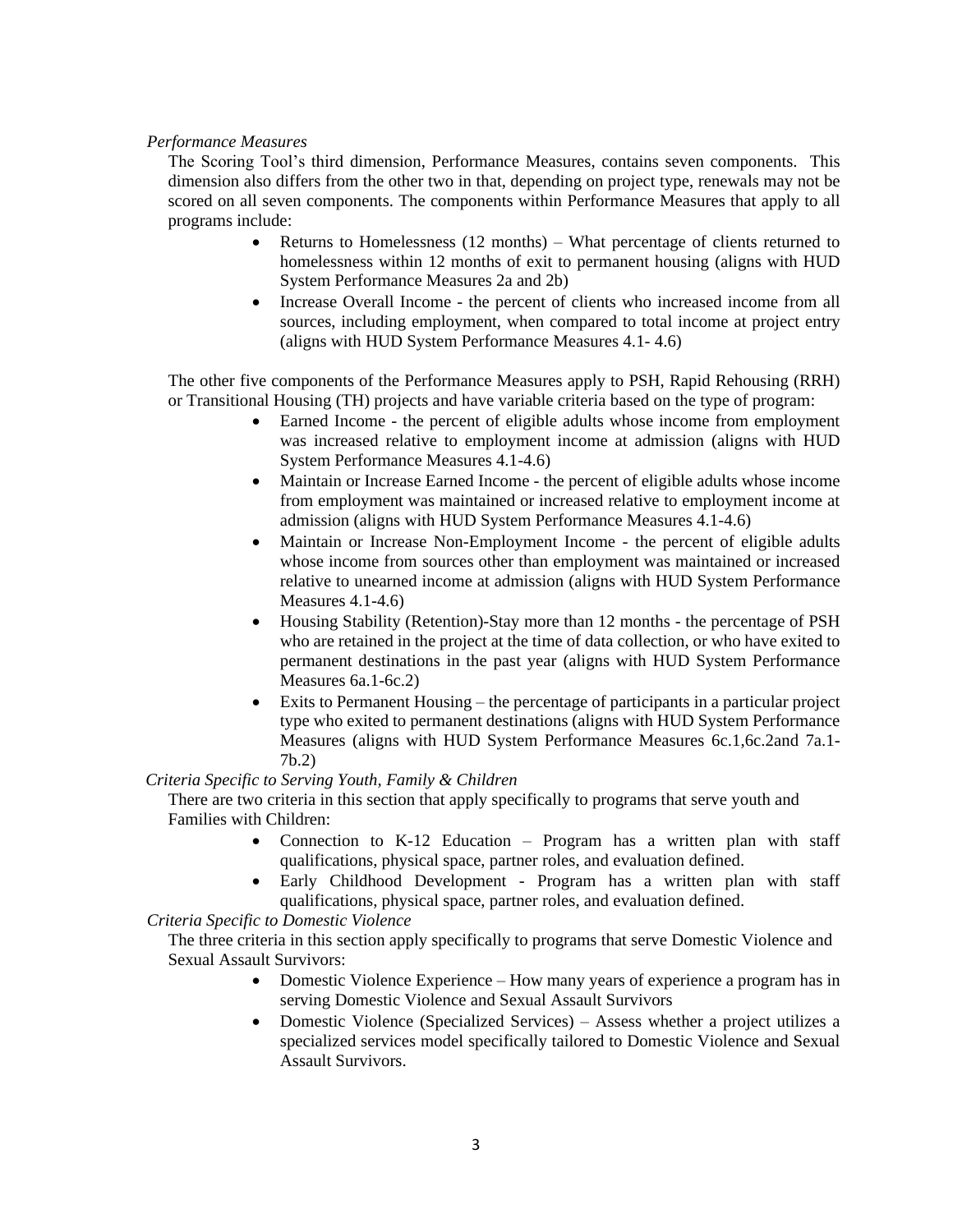• Domestic Violence (Client Perceived Risk) – Measures what percentage of program participants report a reduced level of perceived risk 12 months after program exit. This criterion will not be scored in 2021.

## *Equity- New Measures*

There are six criteria in this section all pertaining to equity for Black, Indigenous, and People of Color (BIPOC) and LGBTQ+ populations as well as those who have experienced homelessness. The Equal Access criteria is the only one that will be scored in 2021 for this section. The other five criteria require an answer but will not be scored in 2021. The plan is for all of these questions to be scored in 2022.

- Equal Access Score is based on whether an organization complies with all items listed on the Equal Access Checklist. This is the only criterion in this section that will be scored in 2021.
- Equity Staff Composition What percentage of the organization's staff identify as BIPOC and/or as LGBTQ+ and/or have experienced homelessness.
- Equity Board/Leadership Composition What percentage of the organization's board, directors, and managers staff identify as BIPOC and/or as LGBTQ+ and/or have experienced homelessness.
- Equity Increase Overall Income What percentage of a program's BIPOC participants increased their overall income.
- Equity Exits to Permanent Housing What percentage of the program's BIPOC participants exited the program to permanent destinations.
- Equity Returns to Homelessness (12 months) What percentage of the program's BIPOC participants returned to homelessness within 12 months of their exit to a permanent destination.

The Scoring Tool provides the CoC Scoring and Ranking Committee an objective point from which to start its ranking process. From this point, the Committee may consider other project characteristics not incorporated in the Scoring Tool, including (but not limited to): project capacity and expected number of individuals served; type and scope of services provided; client subpopulation(s) targeted by the project; extent to which a project meets existing areas of CoC need; changes in project performance over time; project feedback or context provided to the CoC Committee; or other factors it deems relevant, to reorder projects and arrive at the CoC's final project ranking list.

It is also imperative to note that the Scoring Tool is intended to provide a relative, rather than an absolute, ranking of projects. While it is expected that a project's rank will be correlated with its overall performance to some degree, at the same time, a low rank on the Scoring Tool is not necessarily an indicator that a project is performing poorly; similarly, it is possible for a high-ranking project to fall short of expectations in one or more performance areas.

The Scoring Tool, as described above and presented in Attachment 1, was presented to the CoC Governing Board. At that time, the Governing Board elected to approve the tool for use in the 2021 NOFO Program Competition ranking process.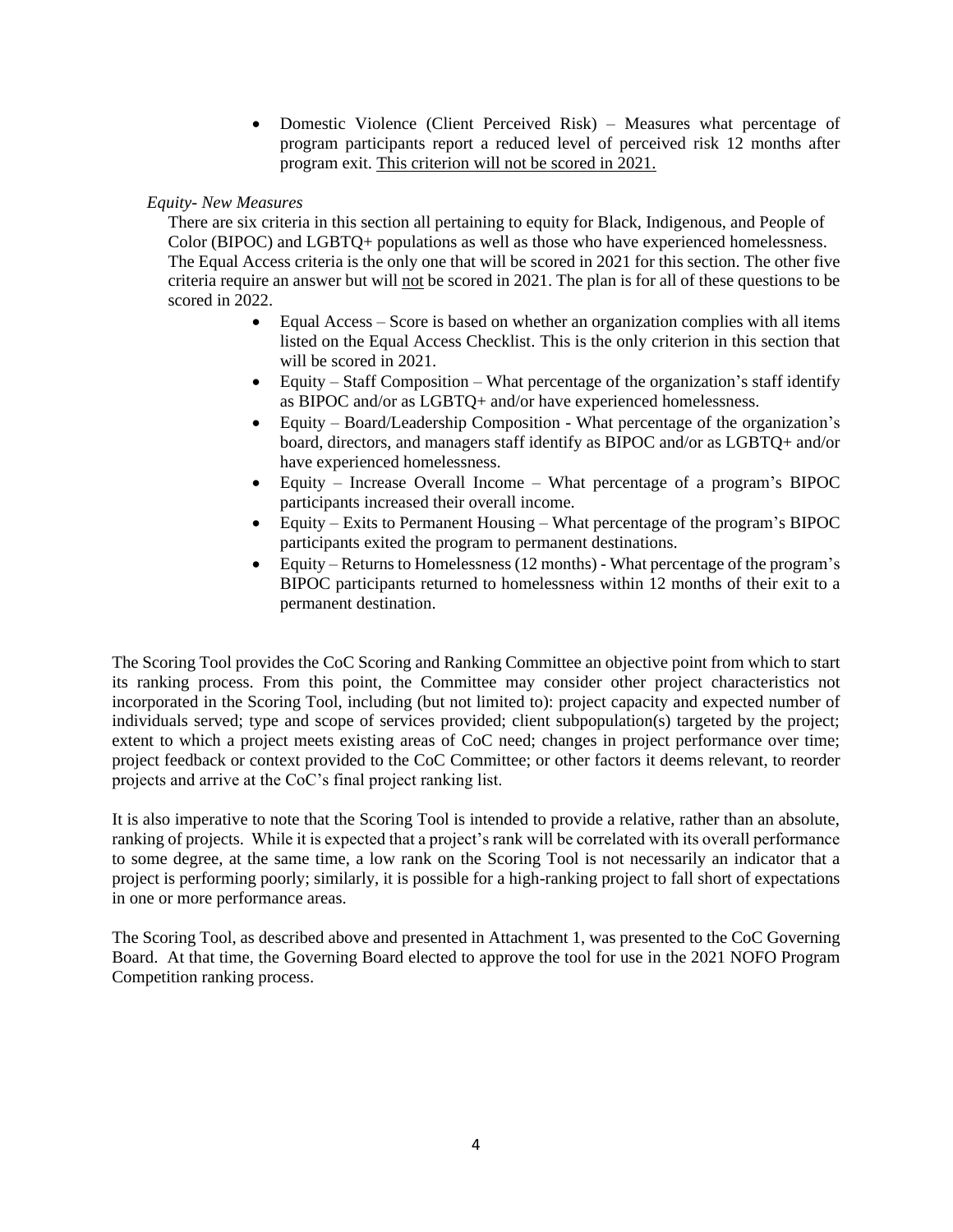B. Scoring Tool Application and Project Ranking Process

Following the submission of preliminary applications by all renewal projects by the deadline of October 13, 2021, the Scoring Committee will use the NOFO Scoring Tool to calculate each project's provisional score. The Scoring Tool will then be applied to these applications to produce a preliminary project ranking for all renewal projects.

This ranking, along with contextual information drawn from projects' applications, APRs, and narrative responses to regarding projects' performance relative to HUD targets for income, receipt of non-cash benefits, and subpopulations served, will be made available to the CoC Scoring Committee. The Committee will then use this information in its meeting during the week of October 19, 2021, to rank order projects, designate which projects fall into the Tier 1 and Tier 2 ranges, and make any reallocation decisions in order to fund new project(s). Results of the Scoring and Ranking process will be communicated to all applicants on October 20, 2021, via e-mail, and through public posting on the CMHP/Central MN CoC website. At this point, projects rejected by the CoC may appeal the decision to the CoC following the procedure outlined in Section V, below.

## **IV. Submission and Ranking Process for New Project Proposals**

In addition to scoring and ranking renewal projects, the Central MN Continuum of Care Performance and Ranking Committee will also evaluate, score, and rank new project proposals as part of the 2021 CoC NOFO Competition.

A. Scoring Tool Description

In order for new projects to be considered by the Performance and Ranking Committee, new project proposals must meet the following minimum threshold requirements to be considered for funding:

- Project applicants must be a nonprofit organization, state or local government, public housing agency, or instrumentality of a state or local government, without limitation or exclusion
- The population targeted by the project meets current HUD and CoC requirements
- The service model adopted by the project meets current HUD and CoC requirements
- Project application forms are submitted to the CoC Coordinator on or before the **deadline of October 13, 2021**
- Projects have both a plan in place, and the capacity, to participate fully in HMIS and the CoC's Coordinated Entry System
- Applicant organizations have a mission/purpose statement, bylaws to govern operations, an active governing board that includes at least one member who is homeless or formerly homeless (or has a formal plan to recruit such a member), clear policies and procedures to address potential conflicts of interest of board members, and possesses adequate levels of, and expertise in, staffing
- Applicants provide complete financial information which suggests the project is likely to be viable
- Applications include the most recent audited financial and year-to-date financial and management letter, and this letter contains no significant adverse disclosures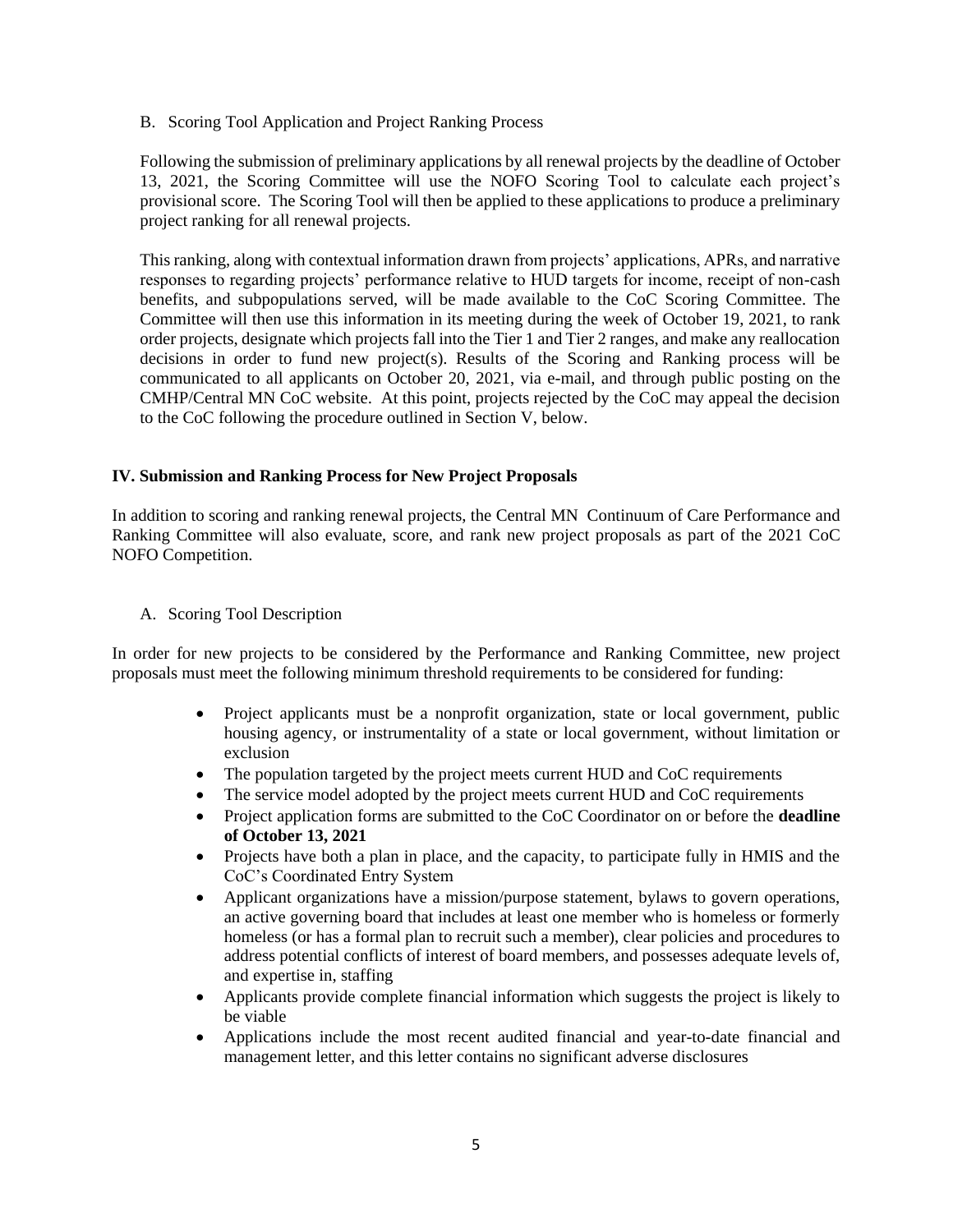Pursuant to the Priority Populations and Activities outlined in Section II, above, for the 2021 CoC Program NOFO competition, the CoC Scoring Committee will limit its consideration of new project applications to either 1.) permanent supportive housing projects for chronic homeless single adults-only households (single individuals 18-plus years of age), 2.) coordinated entry projects for all populations or 3.) rapid re-housing, joint RRH/TH housing, or coordinated entry projects for survivors of domestic violence (DV).

Project applications meeting these requirements will then be evaluated and scored by the CoC Scoring Committee using the New Project Evaluation and Scoring Too1 which considers the following dimensions of a project's application:

- **Innovation and Effectiveness**, including whether the project employs research-based and/or evidence-based practices and has demonstrated experience in using such practices to inform decision making and service provision
- **Performance Measures**, including whether the project has articulated plans for successfully achieving performance measures
- **Applicant Experience for Proposed Activities**, including whether the project applicant or partners have past experience providing housing services, have past experience providing housing services to the population targeted by the proposed project, and have demonstrated objective outcomes of past success in this service provision
- **Employment Services Plan**, including whether the project articulates a plan or partnership to increase employment outcomes for program participants and a plan for increasing participants' income
- B. Scoring Tool Application and Project Ranking Process

Approved new project proposals will be included in the ranking process occurring in the Committee's meeting during the week of October 19, 2021, during which they will be assigned an overall rank and Tier 1 or Tier 2 designation alongside renewal project applications, as detailed in Section III, above. Results of this ranking process will be communicated to new and renewal project applicants on October 20, 2021, via e-mail and through public posting on the CMHP/Central MN CoC website. At this point, projects rejected by the CoC may appeal the decision to the CoC following the procedure outlined in Section V below. Following the conclusion of the appeals process, the final rankings will be presented to the CoC Advisory committee and Governance Board for a formal vote of approval.

## **V. Appeals Process**

Once projects have been notified of the preliminary results of the CoC Performance and Ranking Committee's ranking process on October 20, 2021, projects who wish to do so will have the opportunity to formally appeal the Committee's decision before the CoC Board/Appeals Committee which is separate from the CoC Performance and Ranking Committee conducting the original project ranking. Formal appeals may be made for the following reasons:

- A project's application was not ranked
- A project's application did not receive the full funding amount for which it applied

The following are **not** considered to be eligible grounds for submission of a formal appeal:

- Determination that a project has not met threshold requirements
- Ranking of a project in Tier 2 rather than Tier 1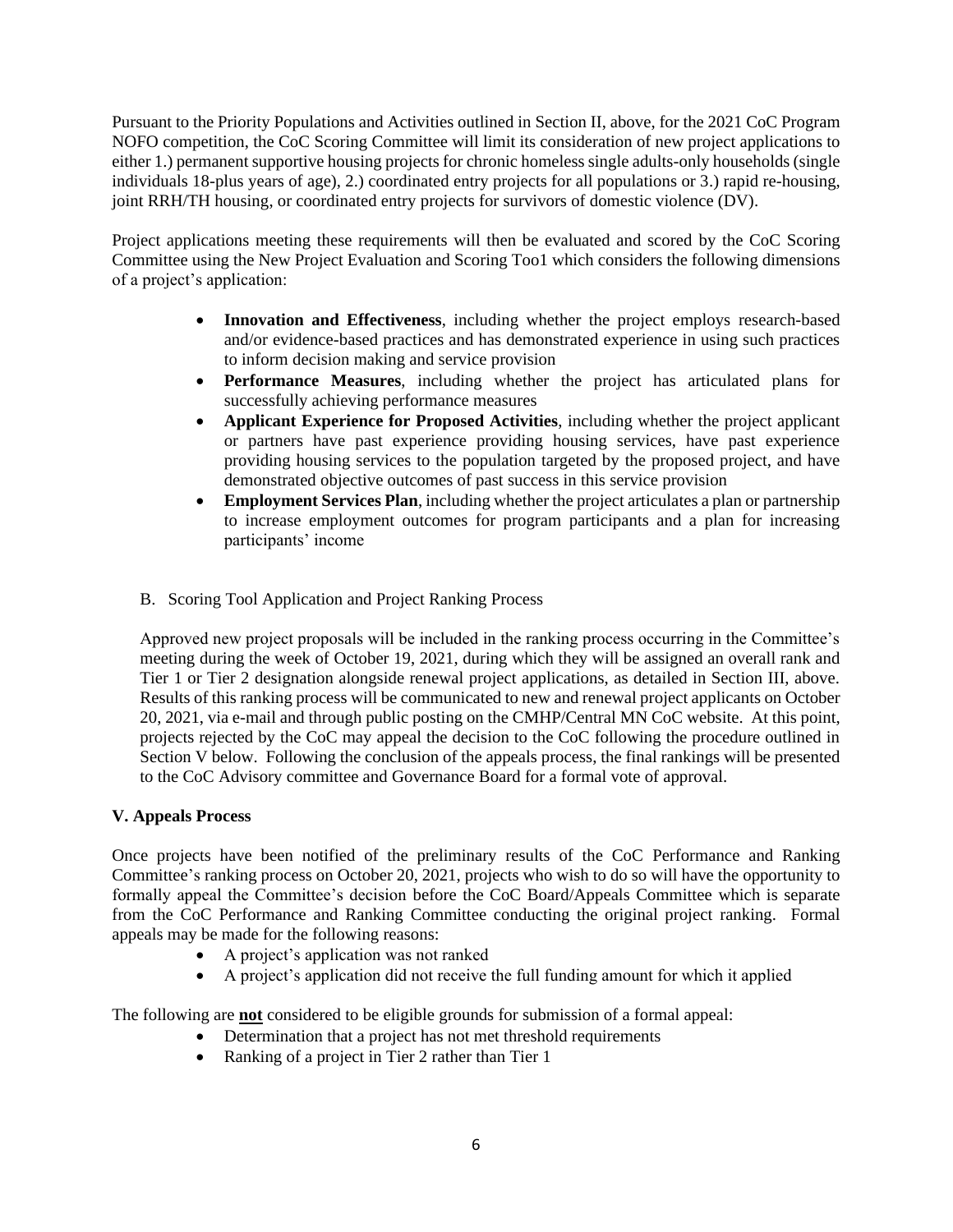All appeals eligible under the criteria listed above will be read, reviewed, and evaluated by the Board. All notices of appeal must be based on the information submitted as part of a project's draft application by the application due date - no new or additional information will be considered as part of an appeal. Omissions to the application are not eligible grounds for appeal.

## *A. Procedure for Appeal*

Appeals must be received in writing, and are due on October 26, 2021, by 4:30 PM Central Time. Appeals should be directed to the CoC Coordinator, and must adhere to the following requirements:

- Appeals should be scanned and submitted as an attachment via e-mail
- The Notice of Appeal must include a written statement specifying, in detail, the grounds asserted for the appeal, and must be signed by an individual authorized to represent the sponsor agency. The Notice of Appeal must be single-spaced, in 12-point font, and may be no longer than one page
- The appeal must include a copy of the project's application and all accompanying materials as submitted to the CoC Scoring Committee for original review and ranking; no additional information may be added to the original application

## *B. Constitution of the Appeals Committee*

A single Appeals Committee shall hear and consider all eligible appeals submitted to the CoC. The Appeals Committee will be comprised of four members, subject to the following constraints:

- Two Appeals Committee members must be voting members drawn from the CoC Board
- Two Appeals Committee members must be members of the Scoring Committee who participated in the original project ranking process
- No member of the Appeal Committee may have a conflict of interest with any of the agencies applying for McKinney-Vento funding, and must sign a conflict-of-interest statement to this effect

## *C. Activity of the Appeals Committee*

The Appeals Committee will convene to consider each eligible appeal placed before it. Applicants will be invited to make a formal, time-limited statement before the Committee regarding their appeal. Following this statement, the Appeals Committee will review and consider only the following materials associated with the appeal:

- The original project application submitted to the CoC Funding Committee for review and ranking
- The project rankings made by the CoC Scoring Committee
- The one-page Notice of Appeal submitted by the applicant
- The statement(s) of the Applicant made before the Appeals Committee during the appeals process

The Appeals Committee's review will extend only to consideration of those specific portions of the project application being appealed. The decision of the Appeals Committee will formally be determined by a simple majority vote. All decisions of the Appeal Committee will be final.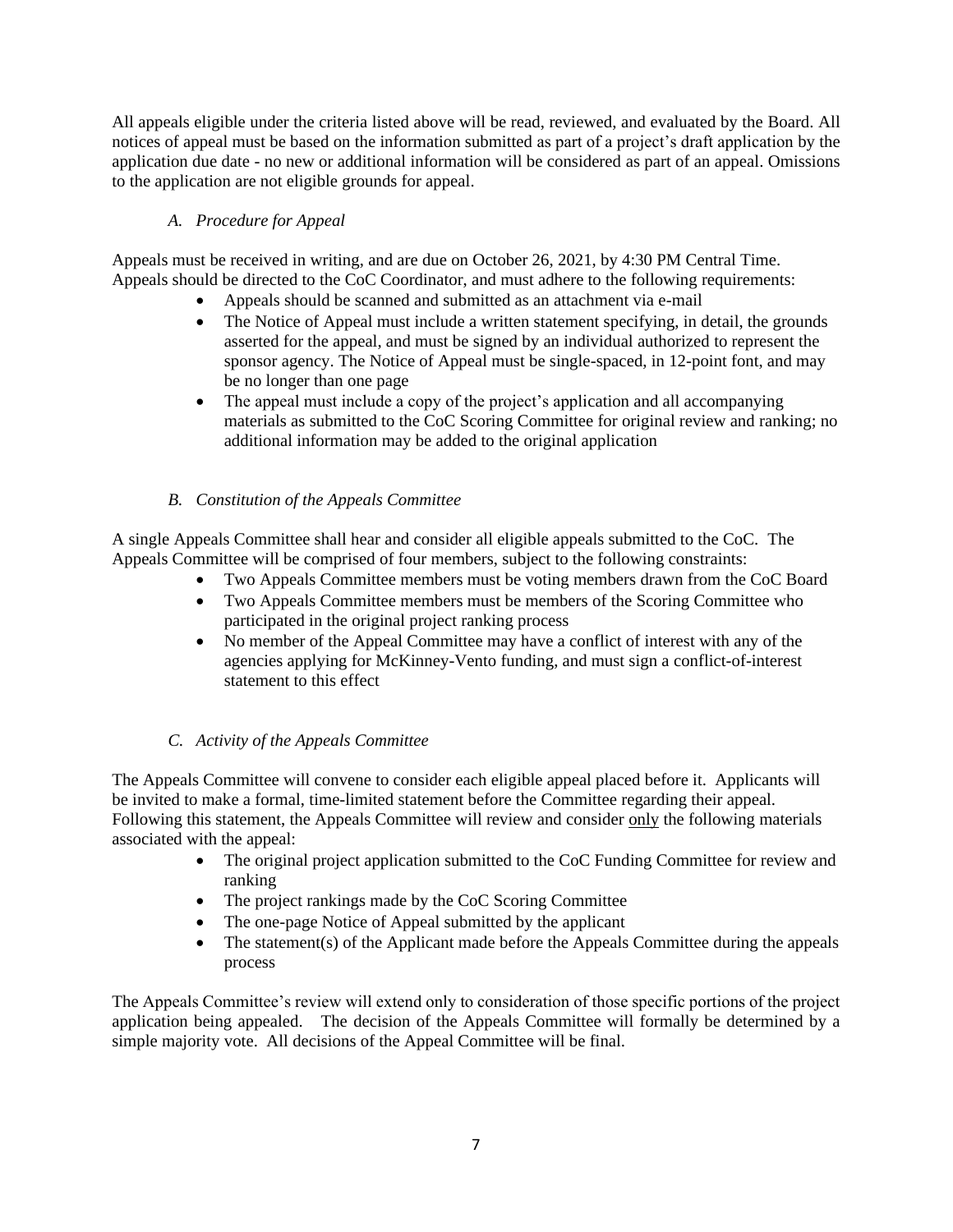Eligible project applicants that attempted to participate in the CoC planning process and believe they were denied the right to participate in a reasonable manner may make a further appeal directly to HUD. The process for such a direct appeal is outlined in Section X of the FY2021 Continuum of Care Program Competition NOFO.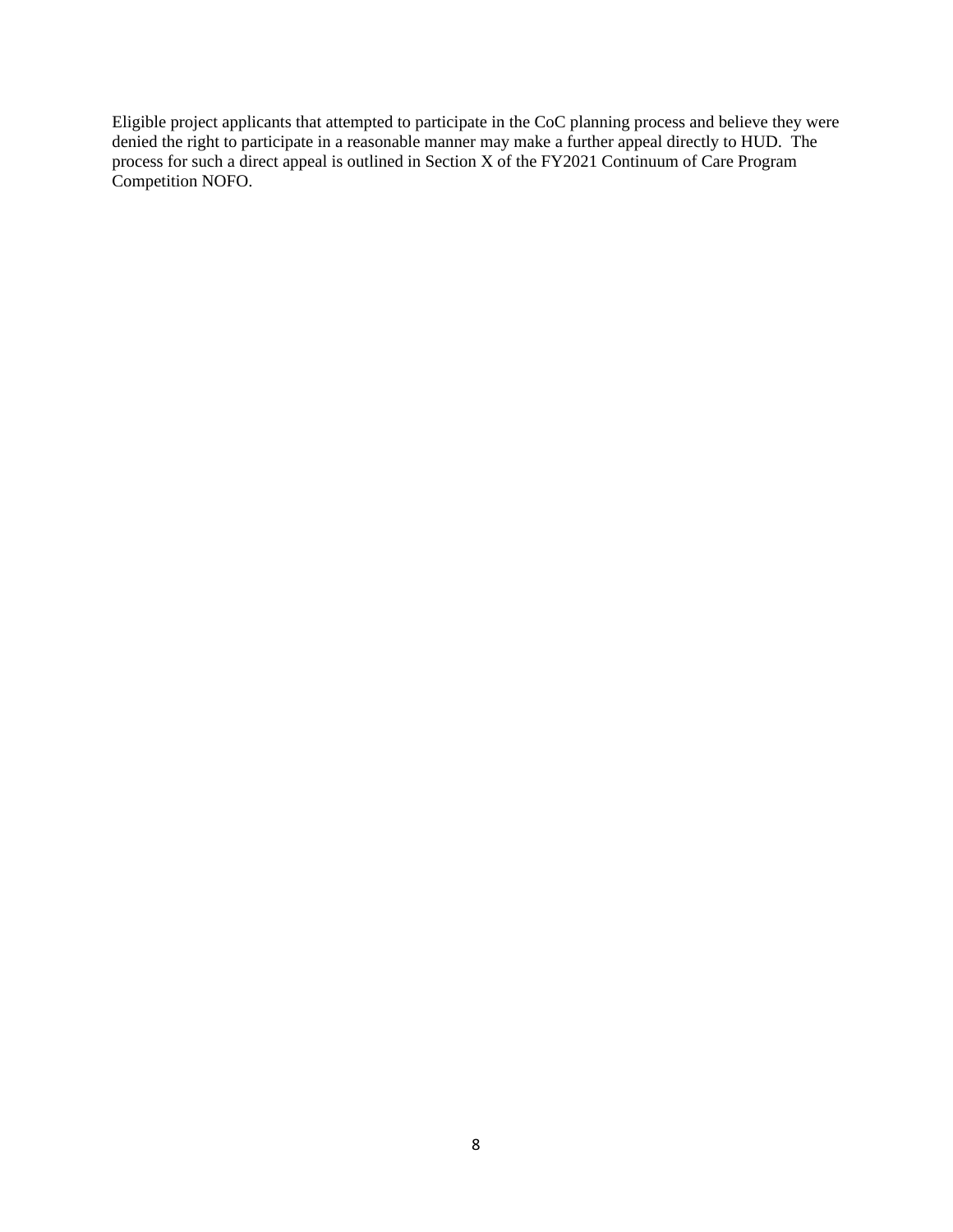# **Attachment 1**

| Organization                           |                                                                                                                                                                                                                                                                                                                                             |                                                                                |                                                                                                                                                                    |                        |                 |                 |                     |                                                                |  |  |  |
|----------------------------------------|---------------------------------------------------------------------------------------------------------------------------------------------------------------------------------------------------------------------------------------------------------------------------------------------------------------------------------------------|--------------------------------------------------------------------------------|--------------------------------------------------------------------------------------------------------------------------------------------------------------------|------------------------|-----------------|-----------------|---------------------|----------------------------------------------------------------|--|--|--|
| <b>Project Name</b>                    |                                                                                                                                                                                                                                                                                                                                             |                                                                                |                                                                                                                                                                    |                        |                 |                 |                     |                                                                |  |  |  |
| <b>CoC Model/Component</b>             |                                                                                                                                                                                                                                                                                                                                             |                                                                                |                                                                                                                                                                    |                        |                 |                 |                     |                                                                |  |  |  |
| <b>Populations Served</b>              |                                                                                                                                                                                                                                                                                                                                             |                                                                                |                                                                                                                                                                    |                        |                 |                 |                     |                                                                |  |  |  |
| <b>Project Status</b>                  |                                                                                                                                                                                                                                                                                                                                             |                                                                                |                                                                                                                                                                    |                        |                 |                 |                     |                                                                |  |  |  |
| <b>Date of Review</b>                  |                                                                                                                                                                                                                                                                                                                                             |                                                                                |                                                                                                                                                                    |                        |                 |                 |                     |                                                                |  |  |  |
| <b>Reviewer</b>                        |                                                                                                                                                                                                                                                                                                                                             |                                                                                |                                                                                                                                                                    |                        |                 |                 |                     |                                                                |  |  |  |
|                                        |                                                                                                                                                                                                                                                                                                                                             |                                                                                |                                                                                                                                                                    |                        |                 |                 |                     |                                                                |  |  |  |
| <b>THRESHOLD CRITERIA</b><br>Eligible/ |                                                                                                                                                                                                                                                                                                                                             |                                                                                |                                                                                                                                                                    |                        |                 |                 |                     |                                                                |  |  |  |
| <b>Criteria</b>                        |                                                                                                                                                                                                                                                                                                                                             | <b>Eligible</b>                                                                | Ineligible                                                                                                                                                         |                        |                 | Ineligible      | <b>Data Details</b> | Source                                                         |  |  |  |
| Eligible entity                        | Nonprofits, States, local govs,<br>instrumentalities of State/local gov, and                                                                                                                                                                                                                                                                |                                                                                | Any entity that does not meet criteria<br>identified in earlier column.                                                                                            |                        |                 | <b>ELIGIBLE</b> | Nonprofit           | Pre-application                                                |  |  |  |
| Eligible population                    | Meets HUD requirements                                                                                                                                                                                                                                                                                                                      |                                                                                | Does NOT meet HUD requirements                                                                                                                                     |                        |                 | <b>ELIGIBLE</b> |                     | Pre-application                                                |  |  |  |
|                                        | Application is complete and includes all                                                                                                                                                                                                                                                                                                    |                                                                                | Application is incomplete, does not include                                                                                                                        |                        |                 | Eligible        |                     |                                                                |  |  |  |
| Date of Project App                    | required attachments and is submitted to                                                                                                                                                                                                                                                                                                    |                                                                                | all required attachments and/or is<br>submitted to CoC coordinator after the                                                                                       |                        |                 | <b>ELIGIBLE</b> |                     | CoC Coordiantor                                                |  |  |  |
|                                        | CoC coordinator before the deadline.                                                                                                                                                                                                                                                                                                        |                                                                                |                                                                                                                                                                    |                        |                 |                 |                     |                                                                |  |  |  |
| hmis                                   | Project has capacity and plan to participate<br>in HMIS (or other comparable database for<br>DV providers)                                                                                                                                                                                                                                  |                                                                                | Project does not have capacity and plan to<br>participate in HMIS (or other comparable<br>database for DV providers)                                               |                        | <b>ELIGIBLE</b> |                 | Pre-application     |                                                                |  |  |  |
| Match                                  | 25% match for everything but leasing.                                                                                                                                                                                                                                                                                                       |                                                                                | No or less than 25% required match.                                                                                                                                |                        |                 | <b>ELIGIBLE</b> |                     | Project                                                        |  |  |  |
| Coordinated Entry                      | Applicant participates in or agrees to<br>participate in the Central MN CoC<br>Coordinated Entry System, including<br>attending training, completing CES<br>assessments and receiving referrals through<br>Coordinated Entry as outlined in the Central<br>MN CoC Coordinated Entry Policies and<br>Procedures (IF NEW APPLICANT, applicant |                                                                                | Applicant does not agree to participate in<br>the Central MN CoC Coordinated Entry<br>System (IF NEW APPLICANT, applicant DOES<br>NOT agree to these expectations) |                        | <b>ELIGIBLE</b> |                 | Pre-application     |                                                                |  |  |  |
| <b>HUD Monitoring</b>                  | HUD Monitoring Report is provided as<br>applicable and no unresolved significant                                                                                                                                                                                                                                                            |                                                                                | HUD Monitoring Report is not provided (if<br>applicable) or contains unresolved                                                                                    |                        | <b>ELIGIBLE</b> |                 | Pre-application     |                                                                |  |  |  |
| Admin                                  | findings are identified.<br>Admin costs less than 10%                                                                                                                                                                                                                                                                                       |                                                                                | significant findings that should preclude<br>Admin costs greater than 10%.                                                                                         |                        | <b>ELIGIBLE</b> |                 | rroject             |                                                                |  |  |  |
|                                        |                                                                                                                                                                                                                                                                                                                                             |                                                                                |                                                                                                                                                                    |                        |                 |                 |                     |                                                                |  |  |  |
|                                        |                                                                                                                                                                                                                                                                                                                                             |                                                                                | <b>EVALUATION AND RANKING STANDARDS</b>                                                                                                                            |                        |                 |                 |                     |                                                                |  |  |  |
|                                        |                                                                                                                                                                                                                                                                                                                                             |                                                                                | <b>HUD/LOCAL PRIORITIES</b>                                                                                                                                        |                        |                 |                 |                     |                                                                |  |  |  |
| <b>Criterion</b>                       | <b>Most Desirable</b>                                                                                                                                                                                                                                                                                                                       | <b>Desirable</b><br>80-94% of CoC-                                             | <b>Least Desirable</b><br>This project                                                                                                                             | <b>Possible Points</b> | Data            | <b>Score</b>    | <b>Data Details</b> | <b>Source</b>                                                  |  |  |  |
| <b>Chronic Homeless</b><br>(PSH only)  | 95% of CoC-funded<br>units are designated<br>to serve chronically<br>homeless individuals                                                                                                                                                                                                                                                   | funded units are<br>designated to serve<br>chronically homeless<br>individuals | designatges fewer<br>than 80% of units to<br>serve chronically<br>homeless individuals                                                                             | 8/4/0                  |                 | $\bf{0}$        |                     | esnaps Application                                             |  |  |  |
| Veterans                               | 50% or more of CoC-<br>funded units or<br>services are for<br>veterans                                                                                                                                                                                                                                                                      | 20-49% of CoC-<br>funded units or<br>services are for<br>veterans              | <20% of CoC-funded<br>units or services are<br>for veterans                                                                                                        | 4/2/0                  |                 | $\bf{0}$        |                     | esnaps Application                                             |  |  |  |
| <b>Housing First</b>                   | Project scores at least Project scores 10 or<br>12 out of 15 on the<br>housing first<br>assessment.                                                                                                                                                                                                                                         | 11 out of 15 on the<br>housing first<br>assessment.                            | Project scores below<br>10 out of 15 on the<br>housing first<br>assessment.                                                                                        | 8/4/0                  |                 | $\bf{0}$        |                     | Housing 1st<br>Checklist                                       |  |  |  |
| Unmet Need:<br>Geographic Area         | Location and<br>household type<br>priority match                                                                                                                                                                                                                                                                                            | Location is priority<br>Match (not<br>household type)                          | No match                                                                                                                                                           | 4/2/0                  |                 | $\bf{0}$        |                     | e-snaps<br>application:<br>Households table<br>and location(s) |  |  |  |
|                                        |                                                                                                                                                                                                                                                                                                                                             |                                                                                | <b>EQUITY--NEW MEASURES</b>                                                                                                                                        |                        |                 |                 |                     |                                                                |  |  |  |
| <b>Criterion</b>                       | <b>Most Desirable</b>                                                                                                                                                                                                                                                                                                                       | <b>Desirable</b>                                                               | <b>Least Desirable</b>                                                                                                                                             | <b>Possible Points</b> | Data            | <b>Score</b>    | <b>Data Details</b> | Source                                                         |  |  |  |
| <b>Equal Access</b>                    | Comply with all items<br>listed on Equal Access<br>checklist                                                                                                                                                                                                                                                                                |                                                                                | Fails to comply with<br>all items listed on<br>Equal Access checklist                                                                                              | 4/0                    | <b>YES</b>      | 4               |                     | Equal access<br>checklist                                      |  |  |  |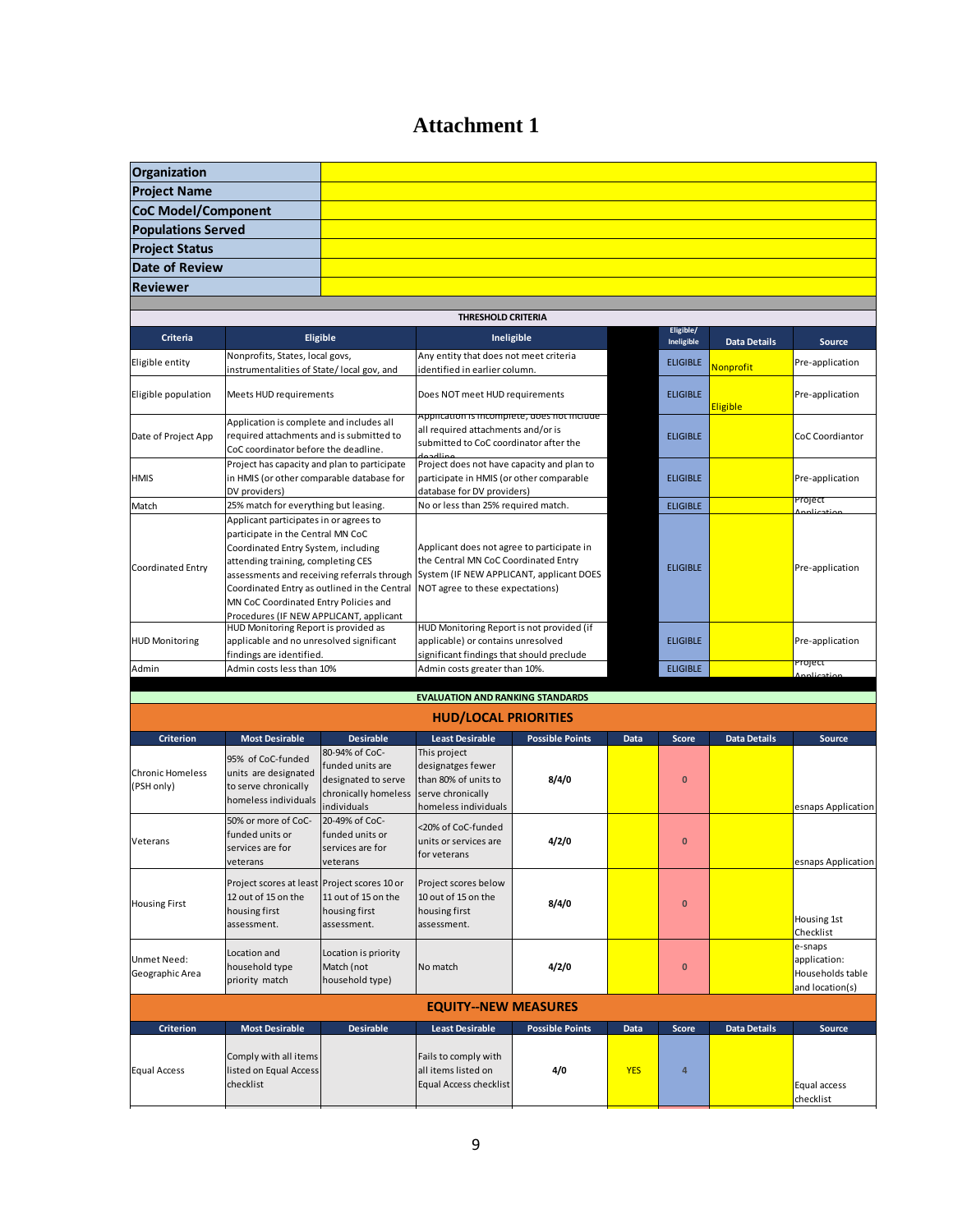| Equity--Staff<br>Composition                      | At least 20% of<br>organization's staff<br>identify as Black,<br>Indigenous, or<br>People of Color<br>(BIPOC), and/or as<br>LGBTQ+, and /or have experienced<br>experienced<br>homelessness | 10-19% of<br>organization's staff<br>identify as BIPOC,<br>and/or as LGBTQ+,<br>and /or have<br>homelessness                                        | Less than 10% of<br>organization's staff<br>identify as BIPOC,<br>and/or as LGBTQ+,<br>and /or have<br>experienced<br>homelessness                         | 0/0/0                  | 0%   | $\bf{0}$     |                     | Pre-application                 |
|---------------------------------------------------|---------------------------------------------------------------------------------------------------------------------------------------------------------------------------------------------|-----------------------------------------------------------------------------------------------------------------------------------------------------|------------------------------------------------------------------------------------------------------------------------------------------------------------|------------------------|------|--------------|---------------------|---------------------------------|
| Equity--<br>Board/Leadership<br>Composition       | At least 20% of<br>organization's board,<br>directors, managers<br>identify as BIPOC,<br>and/or as LGBTQ+,<br>and /or have<br>experienced<br>homelessness                                   | 10-19% of<br>organization's board,<br>directors, managers<br>identify as BIPOC,<br>and/or as LGBTQ+,<br>and /or have<br>experienced<br>homelessness | Less than 10% of<br>organization's board,<br>directors, managers<br>identify as BIPOC,<br>and/or as LGBTQ+,<br>and /or have<br>experienced<br>homelessness | 0/0/0                  |      | $\mathbf{0}$ |                     | Pre-application                 |
| Equity--Increase<br>Overall Income                | 30% or more of BIPOC<br>households increase<br>overall income                                                                                                                               | 20-29% of BIPOC<br>households increase<br>overall income                                                                                            | Less than 20% of<br><b>BIPOC</b> households<br>increase overall<br>income                                                                                  | 0/0/0                  | 0%   | $\bf{0}$     |                     | ICA report?                     |
| Equity--Exits to<br>permanent housing             | At least 80% of BIPOC<br>participants exited<br>the program to<br>permanent<br>destinations.                                                                                                | 75-80% of BIPOC<br>participants exited<br>the program to<br>permanent<br>destinations.                                                              | Less than 75% of<br><b>BIPOC</b> participants<br>exited the program to<br>permanent<br>destinations.                                                       | 0/0/0                  | 0%   | $\bf{0}$     |                     | ICA report?                     |
| Equity--Returns to<br>Homelessness (12<br>months) | Less than 10% of<br><b>BIPOC</b> participants<br>returned to<br>homelessness within<br>12 months of exit to<br>permanent housing                                                            | 10-15% of BIPOC<br>participants returned<br>to homelessness<br>within 12 months of<br>exit to permanent<br>housing                                  | 15% or more of BIPOC<br>participants returned<br>to homelessness<br>within 12 months of<br>exit to permanent<br>housing                                    | 0/0/0                  | 0%   | $\bf{0}$     |                     | ICA report?                     |
|                                                   |                                                                                                                                                                                             |                                                                                                                                                     | <b>CRITERIA SPECIFIC TO SERVING YOUTH, FAMILY &amp; CHILDREN</b>                                                                                           |                        |      |              |                     |                                 |
| <b>Criterion</b>                                  | <b>Most Desirable</b><br>viitteir piari with                                                                                                                                                | <b>Desirable</b>                                                                                                                                    | <b>Least Desirable</b>                                                                                                                                     | <b>Possible Points</b> | Data | <b>Score</b> | <b>Data Details</b> | <b>Source</b>                   |
| Connection to K-12<br>education                   | staff qualifications,<br>physical space,<br>partner roles, and                                                                                                                              | Partial Plan                                                                                                                                        | No Plan                                                                                                                                                    | 4/2/0                  |      | $\mathbf{0}$ |                     | Checklist/plan                  |
| Early Childhood<br>Development                    | Written plan with<br>staff qualifications,<br>physical space,<br>partner roles, and<br>evaluation defined                                                                                   | Partial Plan                                                                                                                                        | No Plan                                                                                                                                                    | 4/2/0                  |      | $\mathbf{0}$ |                     | Checklist/plan                  |
|                                                   |                                                                                                                                                                                             |                                                                                                                                                     | <b>CRITERIA SPECIFIC TO DOMESTIC VIOLENCE</b>                                                                                                              |                        |      |              |                     |                                 |
| <b>Criterion</b>                                  | <b>Most Desirable</b>                                                                                                                                                                       | <b>Desirable</b>                                                                                                                                    | <b>Least Desirable</b>                                                                                                                                     | <b>Possible Points</b> | Data | Score        | <b>Data Details</b> | <b>Source</b>                   |
| <b>Domestic Violence</b><br>(experience)          | Project has at least 5<br>years experience<br>specifically serving<br>DV/SA survivors                                                                                                       | Project has 1-4 years<br>experience<br>specifically serving<br>DV/SA survivors                                                                      | Project has less than<br>1 year experience<br>specifically serving<br>DV/SA survivors                                                                      | 4/2/0                  |      | $\mathbf{0}$ |                     | Pre-application (#<br>of years) |
| Domestic Violence<br>(specialized services)       | Project utilizes<br>specialized services<br>model specifically<br>tailored to DV/SA<br>survivors                                                                                            |                                                                                                                                                     | Project does not<br>utilize specialized<br>services model<br>specifically tailored<br>to DV/SA survivors                                                   | 4/0                    |      | $\pmb{0}$    |                     | Pre-application                 |
| Domestic Violence<br>(client perceived risk)      | At least 80% of<br>participants report<br>reduced level of<br>perceived risk at 12<br>months                                                                                                | 50-79% of<br>participants report<br>reduced level of<br>perceived risk at 12<br>months                                                              | Less than 50% of<br>participants report<br>reduced level of<br>perceived risk at 12<br>months                                                              | 0/0/0                  | 0%   | $\pmb{0}$    |                     | Participant survey              |
|                                                   |                                                                                                                                                                                             |                                                                                                                                                     | <b>GRANT ADMINISTRATIVE PERFORMANCE</b>                                                                                                                    |                        |      |              |                     |                                 |
| <b>Criterion</b>                                  | <b>Most Desirable</b>                                                                                                                                                                       | <b>Desirable</b>                                                                                                                                    | <b>Least Desirable</b>                                                                                                                                     | <b>Possible Points</b> | Data | <b>Score</b> | <b>Data Details</b> | Source                          |
| <b>Bed Utilization</b>                            | More than 90% of<br>project beds                                                                                                                                                            | 85-90% of project<br>beds                                                                                                                           | Less than 85% of<br>project beds.                                                                                                                          | 8/4/0                  |      | $\bf{0}$     |                     | APR Q7, APR Q8                  |
| Funding<br>management:<br>unspent funds           | grant award.                                                                                                                                                                                | Spent 95% or more of Spent 90-94% of grant Spent 89% or less of<br>award.                                                                           | grant award.                                                                                                                                               | 8/4/0                  |      | $\bf{0}$     |                     | eLOCCS<br>screenshots           |
| Funding<br>management:<br>drawdowns               | Grantee has had at<br>least quarterly (4+)                                                                                                                                                  |                                                                                                                                                     | Grantee has had less<br>than quarterly (4+)                                                                                                                | 4/2/0                  |      | $\pmb{0}$    |                     | eLOCCS<br>screenshots           |